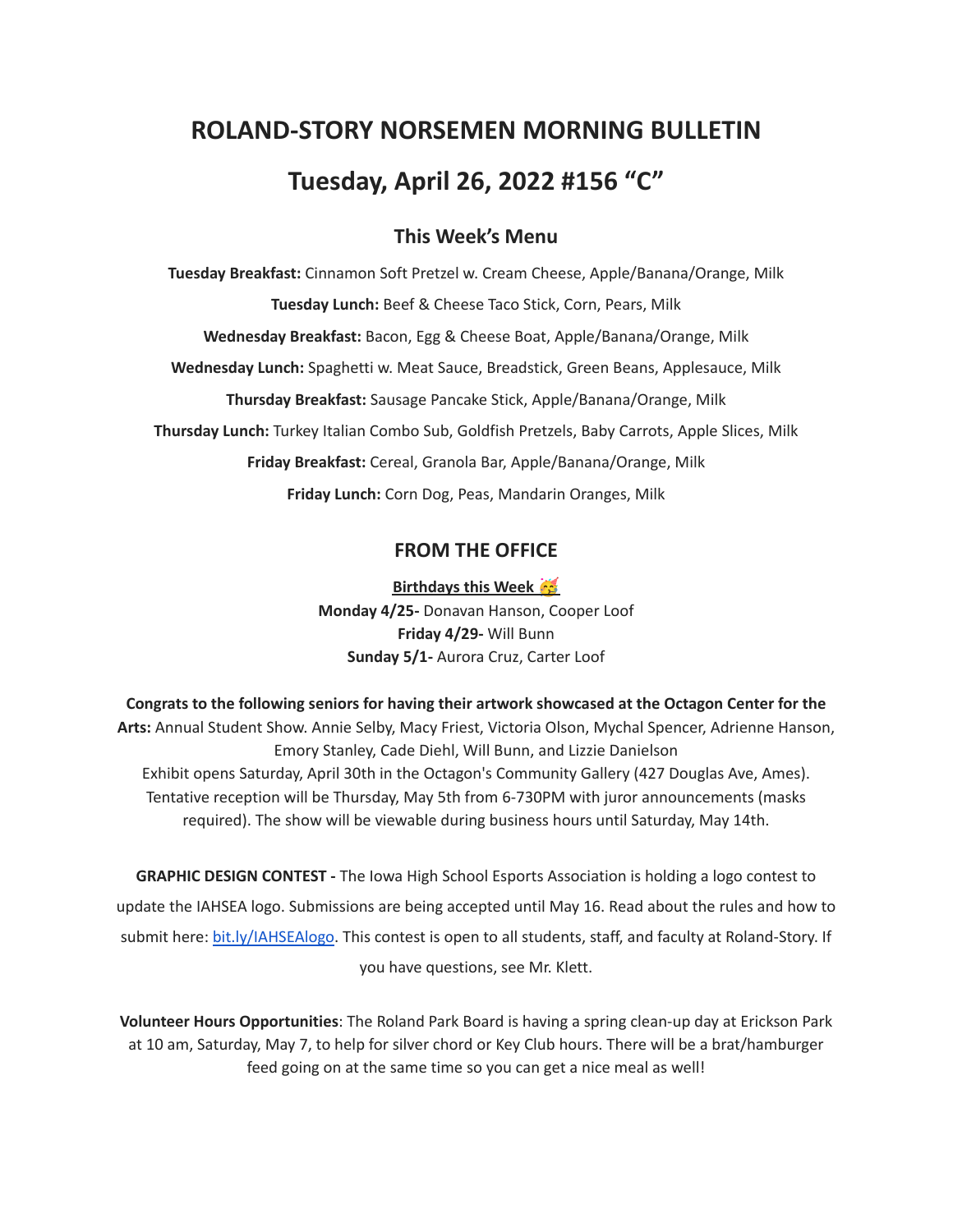There is also a spring clean-up day at the Mackey area on Sunday, May 1st, starting at 1pm. Bring any gloves, rakes, shop vacs, containers for trash, and other tools to help us tidy up and finish a few projects in the area.

**2022 Baseball 9-12 Parent Meeting -** Date for the 2022 baseball parent meeting will be Friday, 4/29 @ 5:30pm. Meeting will take place at the HS baseball field, if there is poor weather the meeting will take place in the south gym. For those unable to attend the meeting the 2022 team handbook can be found on the announcements page of the baseball website.

<https://sites.google.com/a/roland-story.k12.ia.us/mr-hill-s-homepage/roland-story-baseball>

#### **Seniors: Friday May 20th- Mandatory to walk in graduation ceremony**

- Bowling at 9am/ Hot Dogs and Chips at 10:30/ Leave by 11:25
	- Graduation Practice 11:30-12:45
	- Walk through the elementary school at 1:30

**GAMES AND ANIMATION ONLINE CONFERENCE** - The University of Iowa is hosting a free online games and animation conference this Saturday featuring speakers from Blizzard, Epic, Pixar, and more. Learn more by checking out this link: [art.uiowa.edu/resources/events/epx-con-2022-hybrid](http://art.uiowa.edu/resources/events/epx-con-2022-hybrid)

**There will be two final ice cream fundraisers for MAST this year--**Tuesday, April 26th and Monday, May 9th. We are looking for volunteers to provide cookies for each concert, as well as people to help serve ice cream that evening. If you would be interesting in helping us out on Tuesday, April 26th please fill out the following forms:

[Cookie](https://www.signupgenius.com/go/4090c45acac2ba31-rsmast2) Drop Sign Up

# Ice Cream [Fundraiser](https://www.signupgenius.com/go/4090c45acac2ba31-rsmast3) Help

If you are able to help provide cookies for the 26th, you can send them with your student to school on the 25th or the 26th. We will send out separate forms in a few weeks for the fundraiser on May 9th.

**Seniors:** Now is the time to start turning in your graduation fee. Please drop off your payment to the office before your last day of classes.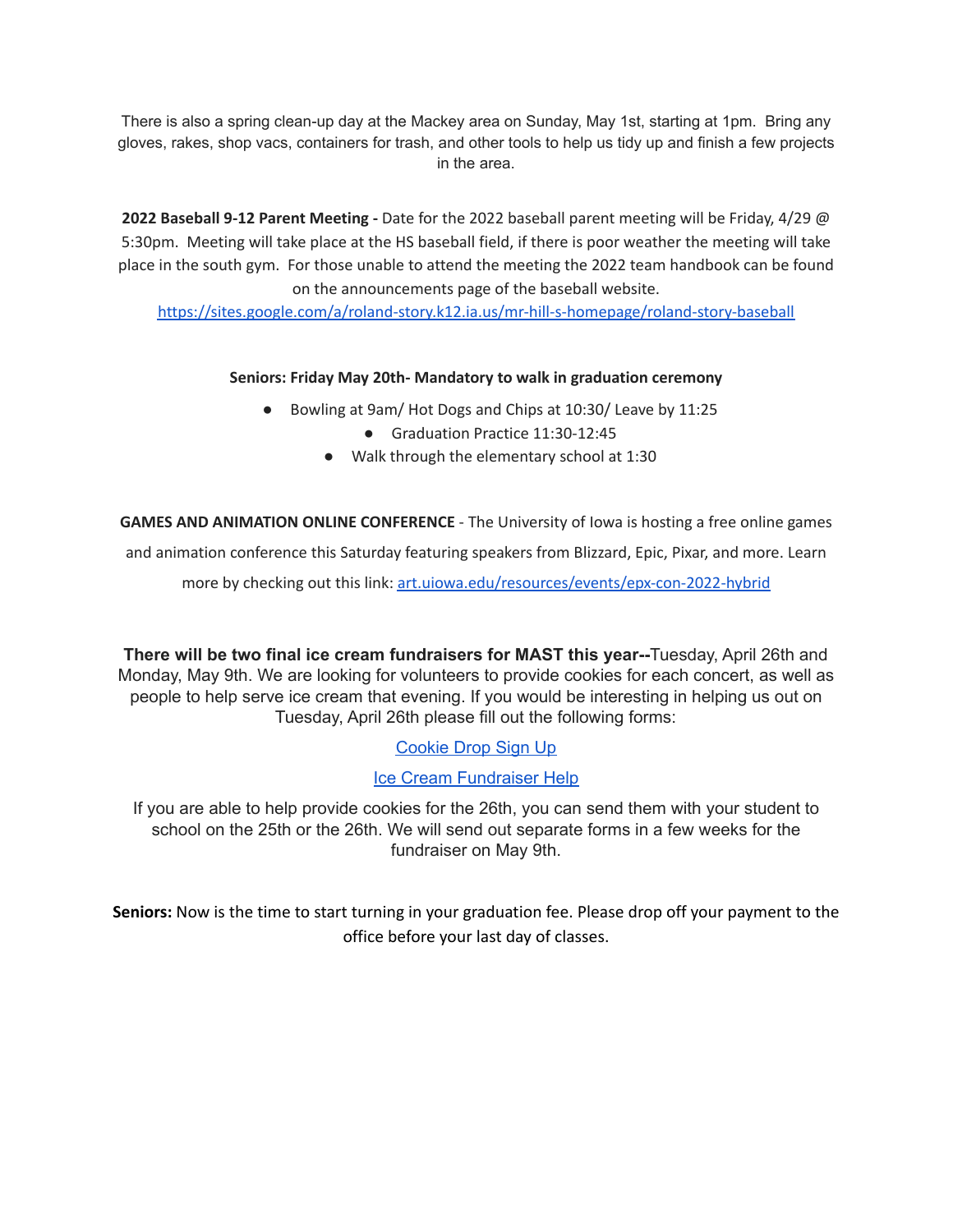

# **[COUNSELOR FOLDER](https://docs.google.com/document/d/1vmwczNPbDzXe9vFaG5LJMQ7NYDv-i4oQJHybqA65TUc/edit?usp=sharing) (9-12)-Click here**



## *Future Seminar Career Presentations*

**Tuesday, April 26 \*Fire Science** Click here for [information](https://www.dmacc.edu/programs/fire/Pages/welcome.aspx)

**Thursday, April 28 \*Story City Manufacturing and Tours**

(All juniors. This is a day event)

**Tuesday, May 3 Presenter: \*Architecture/Construction** Eric Vermeer. He has over <sup>15</sup> years of experience working

in architecture and engineering. Eric is the go-to person at 10 Fold for master planning, construction cost estimating, structural engineering, structural and architectural forensics, project management, and architectural design.

Wednesday, May 4 \***Video Production** Click here for more [information](https://www.dmacc.edu/programs/video/Pages/welcome.aspx)

**Tuesday, May 10 \*Medical Fields -Mary Greeley Presenters**

\*Students, via My Academic Plan Career Clusters you will be requested to come to these presentations.

If ANYONE wants to attend these sessions please sign up in the Counselor's office at least one day prior

to the presentation!

*RS students, take time for your mental health* by registering for this "Teens Training Teens-Psychological First Aid (PFA)" This 3-hour online course will teach students how to manage their distress and cope with post-disaster stress and adversity. (See [attached](https://drive.google.com/file/d/18ZxsDgb9mTVccDP5AD1ejwqoEi1MNUwE/view?usp=sharing) flyer.)



#### **Local Scholarship**

[Jim & Marilyn Hanson \(RS Foundation\) Scholarship](https://docs.google.com/document/d/1ZTlh8dBWKYLTE2ZXAX8cFE_071yzMHCiRBXRqeR_Sv8/edit?usp=sharing)- \$1,000/4yr due 4/22 @12:00pm- pursuing a major in forestry, math related field, and/or education.